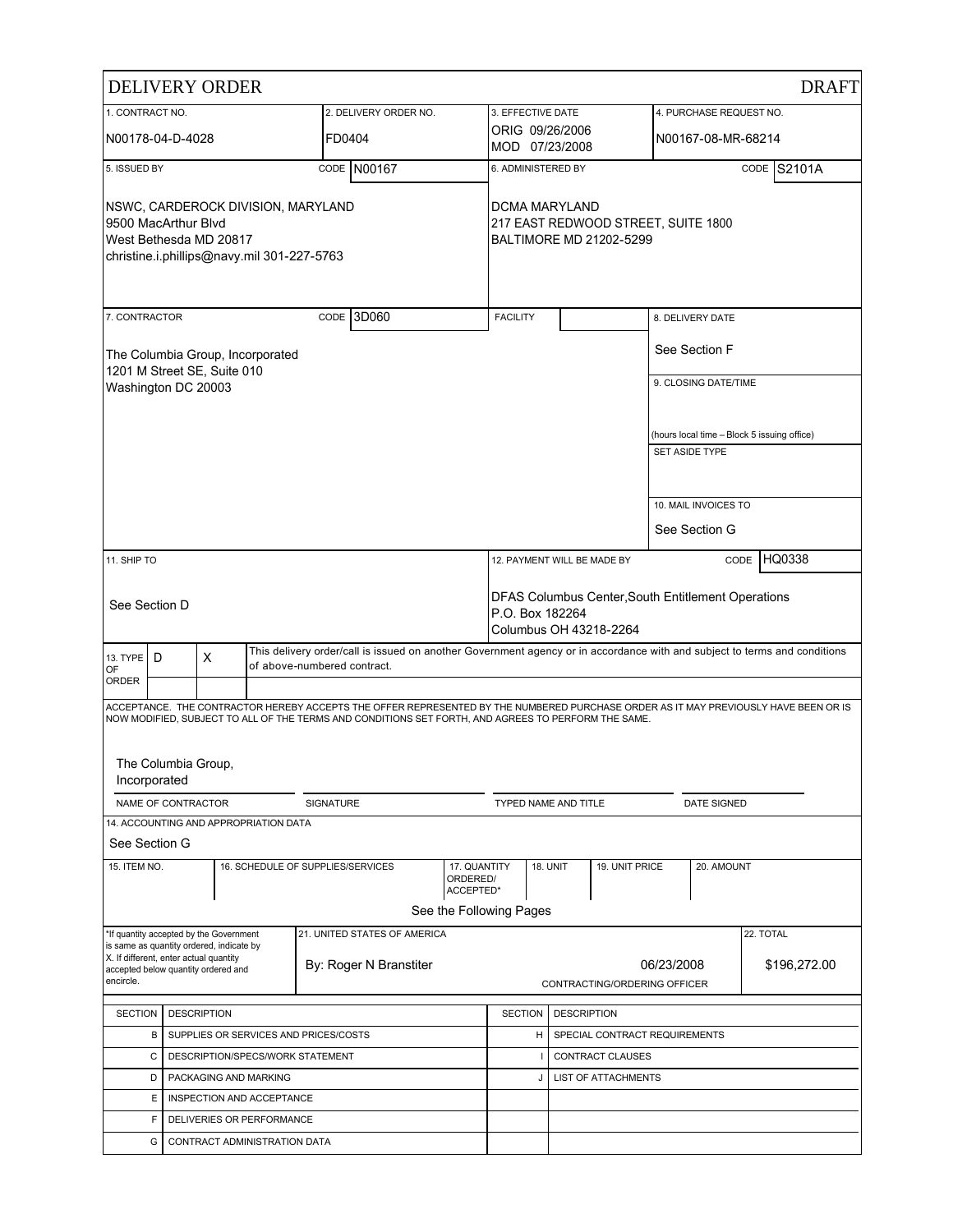| CONTRACT NO.     | '.IVERY ORDER NO.<br>DEI | <b>PAGE</b> |
|------------------|--------------------------|-------------|
| N00178-04-D-4028 | FD0404                   | 2 of 2      |

## **GENERAL INFORMATION**

The purpose of this modification is to extend the end of the period of performance for completion of this task order from 26 September 2008 to 25 June 2009 at no additional cost to the Government. The extension is required due to Government delays in providing test parameters. Consideration is not being obtained because the contractor was not at fault. Accordingly, wherever 26 September 2008 appears as the end of the period of performance, it is hereby changed to 25 June 2009. A conformed copy of this Task Order is attached to this modification for information purposes only.

The total value of the task order remains unchanged. The total amount of funds obligated to the task is hereby increased by \$0.00 from \$153000.00 to \$153000.00.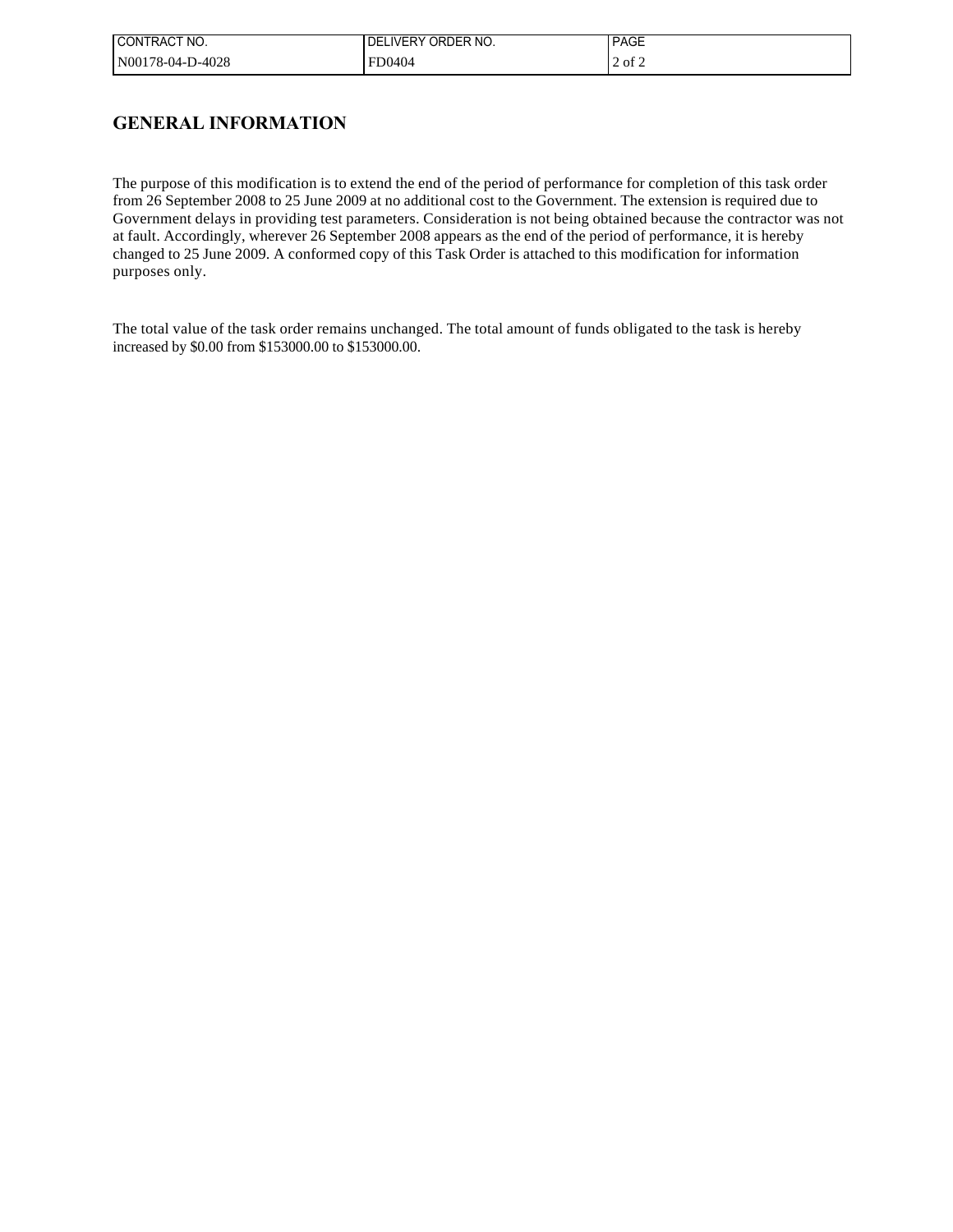| <b>I CONTRACT NO.</b> | I DELIVERY ORDER NO. | <b>PAGE</b> |
|-----------------------|----------------------|-------------|
| N00178-04-D-4028      | FD0404               | 1 of 18     |

### **SECTION B SUPPLIES OR SERVICES AND PRICES**

| CLIN - SUPPLIES OR SERVICES |                                                                                                                                                                                                                                |  |  |  |  |
|-----------------------------|--------------------------------------------------------------------------------------------------------------------------------------------------------------------------------------------------------------------------------|--|--|--|--|
| For Cost Type Items:        |                                                                                                                                                                                                                                |  |  |  |  |
|                             | Item Qty Unit Est. Cost Fixed Fee CPFF<br>.i.i.i.i. .i.i. .i.i.i.i.i.i.i.i. .i.i.i.i.i.i.i.i. .i.i.i.i.i.i.                                                                                                                    |  |  |  |  |
| 1000                        | $1.0$ Lot<br>\$194,272.00                                                                                                                                                                                                      |  |  |  |  |
|                             | Engineering services in support of the Performance Evaluation Branch<br>in the area of the Maximum Combined Load and Fatigue Damage<br>Accumlation in Naval Structures Under Multiple Stochastic Load Inputs<br>Program. (TBD) |  |  |  |  |
|                             | 100001 Incremental funding in the amount of \$48,000 RDT&E funding                                                                                                                                                             |  |  |  |  |
|                             | 100002 Incremental funding in the amount of \$50,000 RDT&E                                                                                                                                                                     |  |  |  |  |
|                             | 100003 Incremental funding in the amount of \$9,000 RDT&E funding                                                                                                                                                              |  |  |  |  |
|                             | 100004 Incremental funding in the amount of \$14,000 RDT&E funding                                                                                                                                                             |  |  |  |  |
|                             | 100005 Incremental funding in the amount of \$30,000 SCC funding                                                                                                                                                               |  |  |  |  |
|                             | For ODC Items:                                                                                                                                                                                                                 |  |  |  |  |
|                             | Item Qty Unit Est. Cost                                                                                                                                                                                                        |  |  |  |  |
|                             | 3000 000<br>1.0 Lot \$2,000.00                                                                                                                                                                                                 |  |  |  |  |
|                             | Other Direct Costs (Materials, travel, miscellaneous) including<br>applicable indirect costs (Non-fee bearing). (TBD)                                                                                                          |  |  |  |  |
|                             | 300001 Incremental funding in the amount of \$2,000 RDT&E Funding                                                                                                                                                              |  |  |  |  |

### Level of Effort

The level of effort for performance of the task order is based upon an anticipated level of effort of 1,360 man-hours for the total two (2) year and nine (9) month period of performance.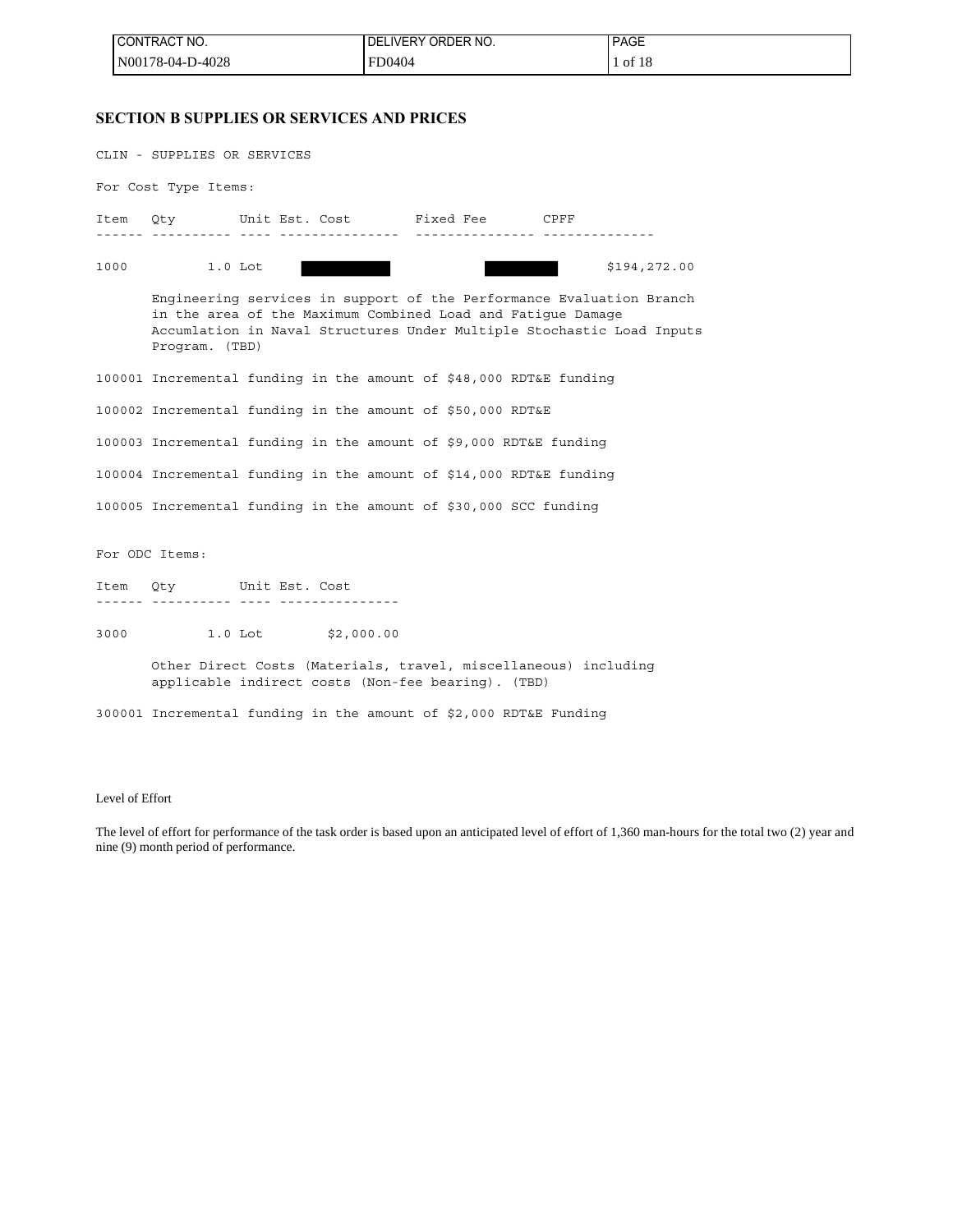| CONTRACT NO.     | LIVERY ORDER NO.<br>DE | <b>PAGE</b> |
|------------------|------------------------|-------------|
| N00178-04-D-4028 | FD0404                 | 2 of 18     |

## **SECTION C DESCRIPTIONS AND SPECIFICATIONS**

This is a performance-based acquisition for Maximum Combined Load and Fatigue Damage Accumulation in Naval Structures under Multiple Stochastic Load Inputs and is structured around the results to be achieved as opposed to the manner by which the work is to be performed. The effort performed hereunder will be evaluated in accordance with the performance standards/acceptable quality levels described below in the "Performance Requirements Summary" and the evaluation methods described in provision CAR H09 in Section H.

#### I. Introduction

Composite materials have been used successfully in Navy ship systems over the past decade. One of the major concerns in Naval ships is the accumulation of fatigue damage during the service life of the ship. In this aspect, the superior fatigue performance of composites compared with that of conventional materials is of great importance. Although the initial imperfections of composite materials are chief locations of fatigue crack initiation, the rate of damage growth in composites is generally slower that that of metallic materials. Furthermore, the nature of the stochastic loadings, particularly the multiple loads experienced by ships due to longitudinal vertical bending, as well as lateral bending, and the local pressure fluctuations due to passing wave heights (slamming) experienced by modern ships, are quite complicated.

As propeller designs become increasingly more efficient, concern is now on the fatigue life of some of the more advanced designs. A review and recommendation for fatigue damage accumulation models applicable to Navy propellers will provide the Navy with the means of predicting propeller life and planning for replacement/overhaul cycles.

Health monitoring of hull structural integrity is planned for future advanced Navy ships. To provide feedback to the bridge crew will require the development of data fusion techniques to combine input sensor signals for overall integrity assessments.

#### II. Objectives

The primary objective is the development of a methodology for determining the maximum combined load and fatigue life of modern composite Navy ships and structural components under multiple load inputs. Secondary objectives are investigation and recommendations for appropriate fatigue damage models for Navy propellers and vessel integrity data fusion models.

#### Approach and Tasks Descriptions

### Task 1: Identify Appropriate Stochastic Fatigue Damage Model

The contractor shall conduct a literature review to determine the appropriate stochastic fatigue damage accumulation models for composite materials that are capable of dealing with multiple random loading inputs. Robustness of the identified model shall be established using appropriate simulation studies.

Task 2: Determine Appropriate Transfer Functions For Loads Experienced by Composite Ships

In order to use any frequency based stochastic fatigue damage accumulation model, there needs to be an appropriate transfer function. In this task, the contractor shall develop transfer functions for longitudinal vertical bending; lateral bending, load pressures and slamming. Appropriate correlation for these various loads shall be developed.

### Task 3: Incorporation of Physical Limits and Use of Appropriate S/N Curve

Structures can only sustain stress levels up to the physical limits described by ultimate strength, even though model formulation may consider stresses from zero to infinity. Furthermore, constant amplitude fatigue properties of some materials follow a bi-linear S/N curve. The contractor shall investigate the modifications needed to make the approach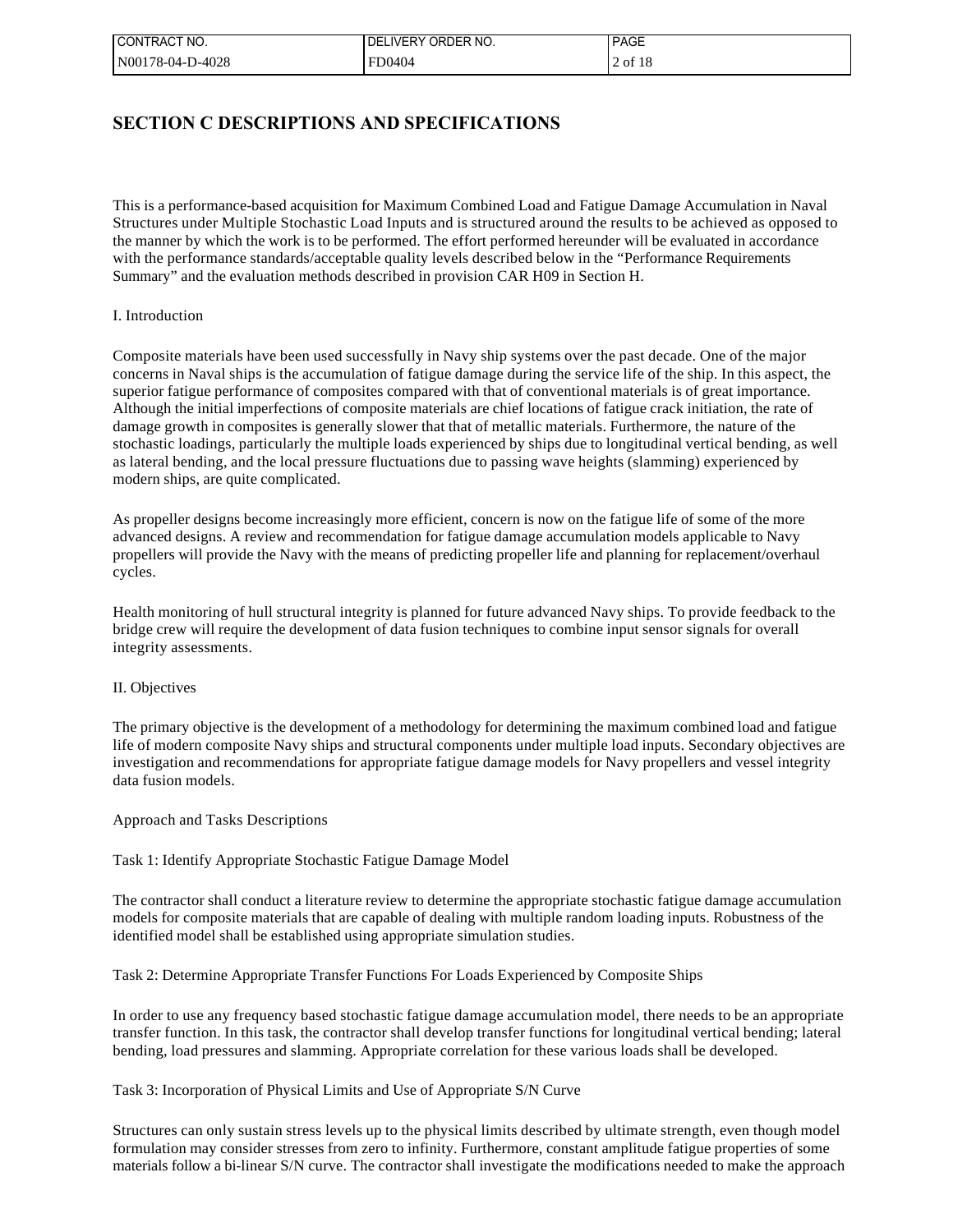| I CONTRACT NO.   | I DELIVERY ORDER NO. | <b>PAGE</b> |
|------------------|----------------------|-------------|
| N00178-04-D-4028 | FD0404               | of 18       |

identified in Task 1 applicable for use in stochastic fatigue calculations when physical limits bound the possible range of stress and the constant amplitude S/N curve is bi-linear.

#### Task 4: Design of Experiments

The models developed in this investigation must eventually be verified experimentally. Using DOE methodologies, the contractor shall recommend efficient testing regimes to verify any developed methodologies.

#### Task 5: Fatigue Investigations of Navy Propellers

The contractor shall review various fatigue damage accumulation methods such as Rayleigh Approximation, Single Moment Approach and others applicable to Navy propellers and the most appropriate method shall be identified.

#### Task 6: Maximum Combined Seaway Loads

Historically, determination of maximum lifetime bending moments in surface ships has been accomplished by combining the wave-induced loads with the loads induced by whipping. These loads have been modeled using exponential and Rayleigh distributions to obtain the maximum lifetime bending moments. However, these analytically obtained loads have been significantly larger than those obtained using model tests. The contractor shall investigate this discrepancy and shall examine alternate models for obtaining experimentally verified maximum lifetime loads.

#### Task 7: Vessel Integrity Data Fusion

The ability to assimilate data from various sources and detect a significant shift in a recorded signal from mere random error or noise is called "data fusion" in statistics. There are several methods that have been suggested as optimal approaches for solving this problem. Each has advantages and disadvantages. Some of the main approaches suggested are state space models, Kalman Filter models, Bayesian models and neural networks. Neural networks require ad hoc modeling and significant training data to fine-tune the model; however, these models perform quite well with the use of good training data. Bayesian methods require the use of (sometimes complicated) subjective probability assessments about the system; however, these models are often very adaptive and can be used initially with little data. State space models and Kalman Filter models require a careful modeling of the system and its interactions with the measurement process. The basic models are not adaptive and adaptive modifications can often involve complicated inference. The contractor shall investigate the appropriateness of these and other methods for use in data fusion for vessel integrity based on both local and global censor input, taking into account both dynamic external variables such as wave induced loadings and internal static variables such as cargo type (including human cargo). Deliverables under this task shall include a brief literature review, summary of methodology, and an example calculation for a prototype problem developed in consultation with NSWC personnel.

#### III. Travel

It is anticipated that all travel will be local, within the Washington D.C. area.

#### IV. Deliverables

Eight on-site meetings of 3 hours length each with relevant NSWCCD personnel, and final reports on stochastic fatigue damage in composite marine structures, combined loads, fatigue of Naval propellers, and vessel integrity data fusion.

### V. Period of Performance

The period of performance of this task order shall be from the date of Task Order Award through 25 June 2009.

### VI.Personnel

The personnel requirements and desired labor qualifications to support this effort are contained below: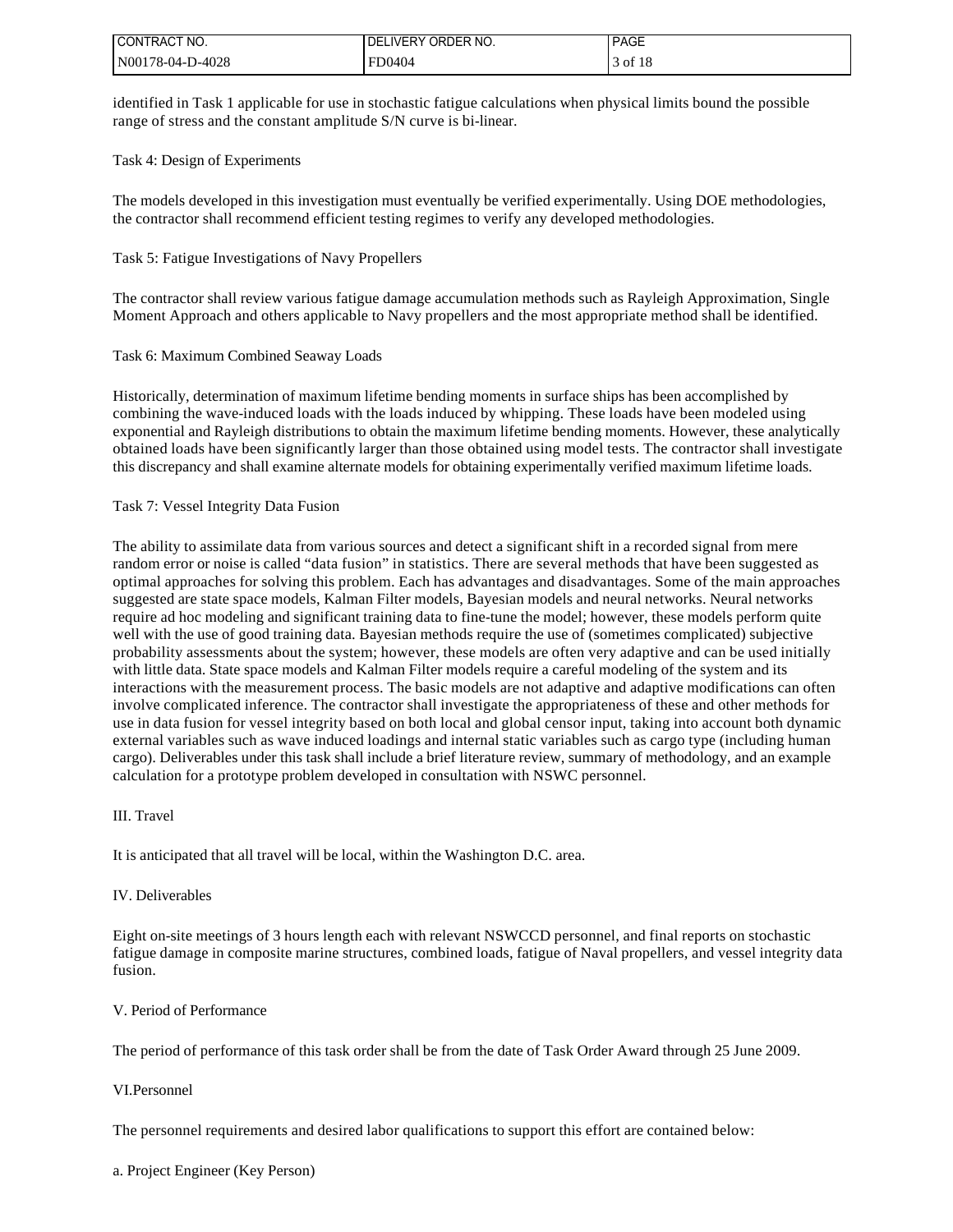| I CONTRACT NO.   | l DELIVERY ORDER NO. | <b>PAGE</b> |
|------------------|----------------------|-------------|
| N00178-04-D-4028 | FD0404               | 4 of 18     |

The Project Engineer should have a Post-Graduate degree in Structural Analysis, Metallurgy and/or Model Testing with a minimum of 10 years experience in test design and analysis and a minimum of 4 years of classroom teaching experience in theoretical and practical test design and analysis.

b. Project Admin Assistant (Key Person)

The Project Admin Assistant should have a High School graduate, proficient in MS Word, EXCEL, Adobe Acrobat.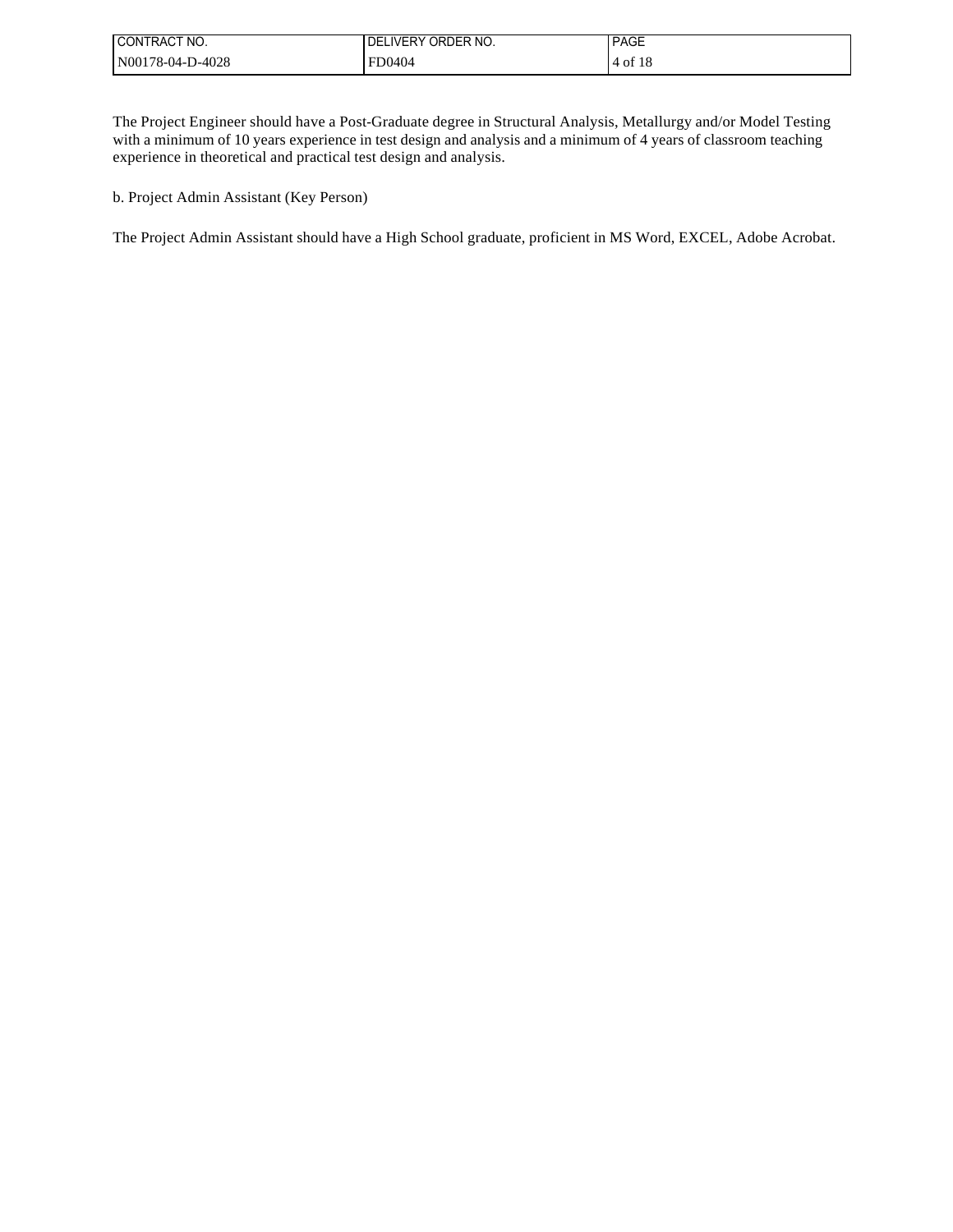| CONTRACT NO.     | LIVERY ORDER NO.<br>DEI | <b>PAGE</b> |
|------------------|-------------------------|-------------|
| N00178-04-D-4028 | FD0404                  | of 18       |

## **SECTION D PACKAGING AND MARKING**

Packaging and Marking shall be in accordance with Section D of the base IDIQ contract.

Deliverables - The deliverables as specified in SECTION C, SOW, paragraph 4, shall be delivered electronically or mailed to the TOM.

N00167

Naval Surface Warfare Center, Carderock Division

Paul Howden, Code 653

9500 MacArthur Blvd.

West Bethesda, MD 20817-5700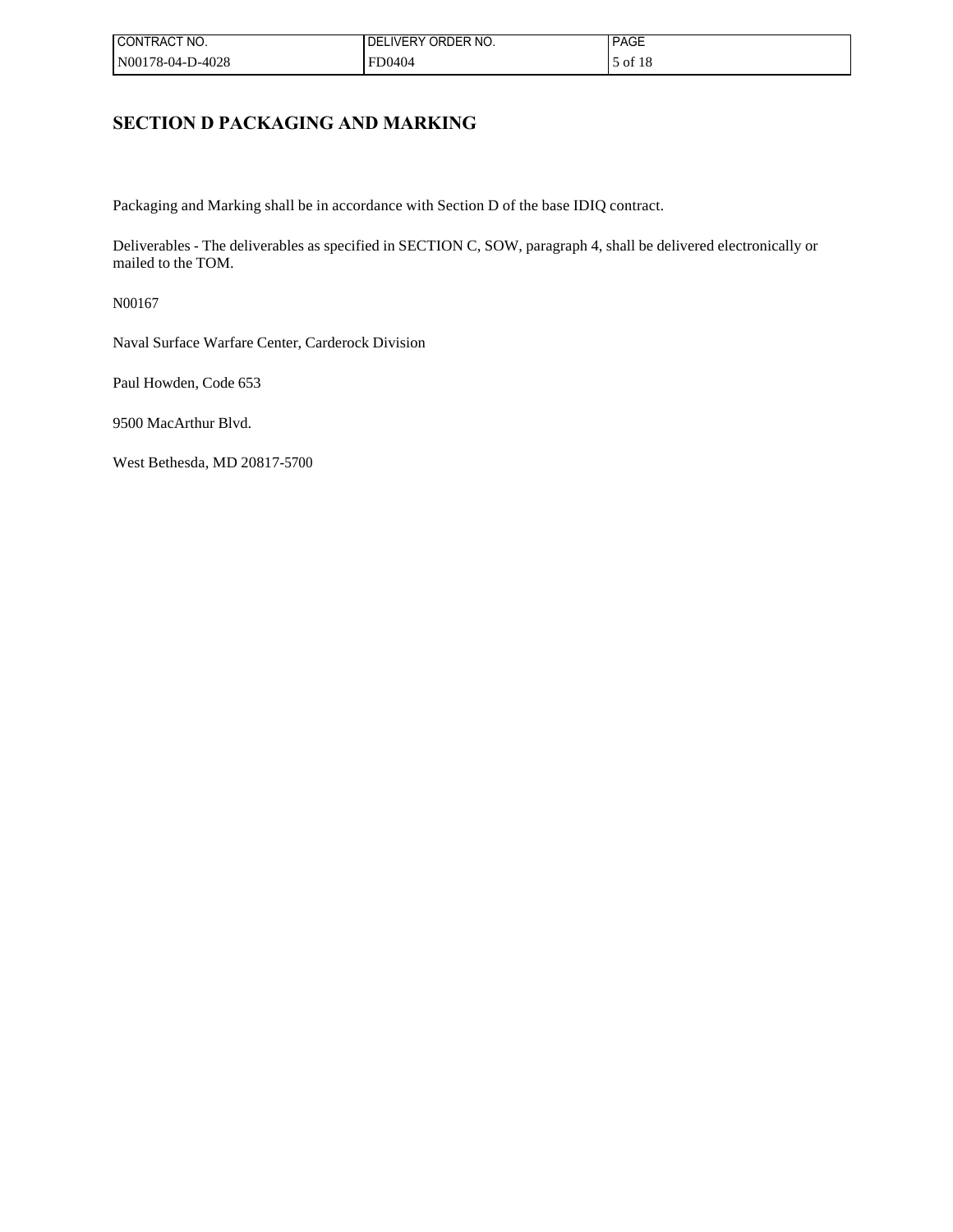| ! CONTRACT NO.   | <b>IDELIVERY ORDER NO.</b> | <b>PAGE</b> |
|------------------|----------------------------|-------------|
| N00178-04-D-4028 | <b>FD0404</b>              | 16 of 18    |

# **SECTION E INSPECTION AND ACCEPTANCE**

Inspection and acceptance shall be performed by the Government at destination by the Task Order Manager.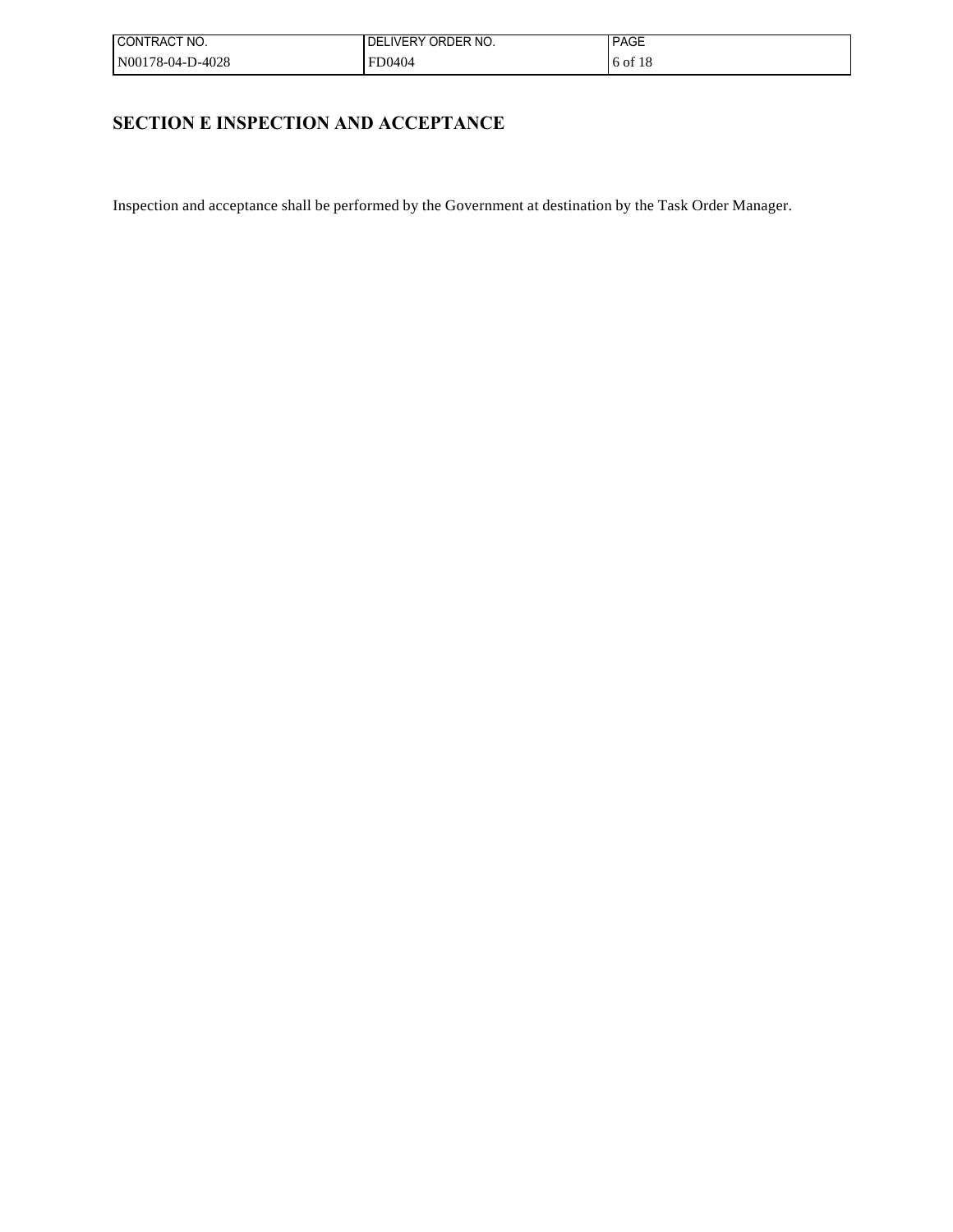| ' CONTRACT NO.   | ORDER NO.<br><b>DELIVERY</b> | <b>PAGE</b> |
|------------------|------------------------------|-------------|
| N00178-04-D-4028 | FD0404                       | of 18       |

## **SECTION F DELIVERABLES OR PERFORMANCE**

52.211-8 TIME OF DELIVERY (JUN 1997) (a) The Government requires delivery to be made according to the following schedule: ITEM NO. QUANTITY WITHIN DAYS AFTER DATE OF TASK ORDER 1000 - 3000 ALL Two (2) years and nine (9) months (End of clause)

Task Order Manager Paul H. Howden, 653 9500 MacArthur Blvd. West Bethesda, MD 20817-5700 paul.howden@navy.mil 301-227-3966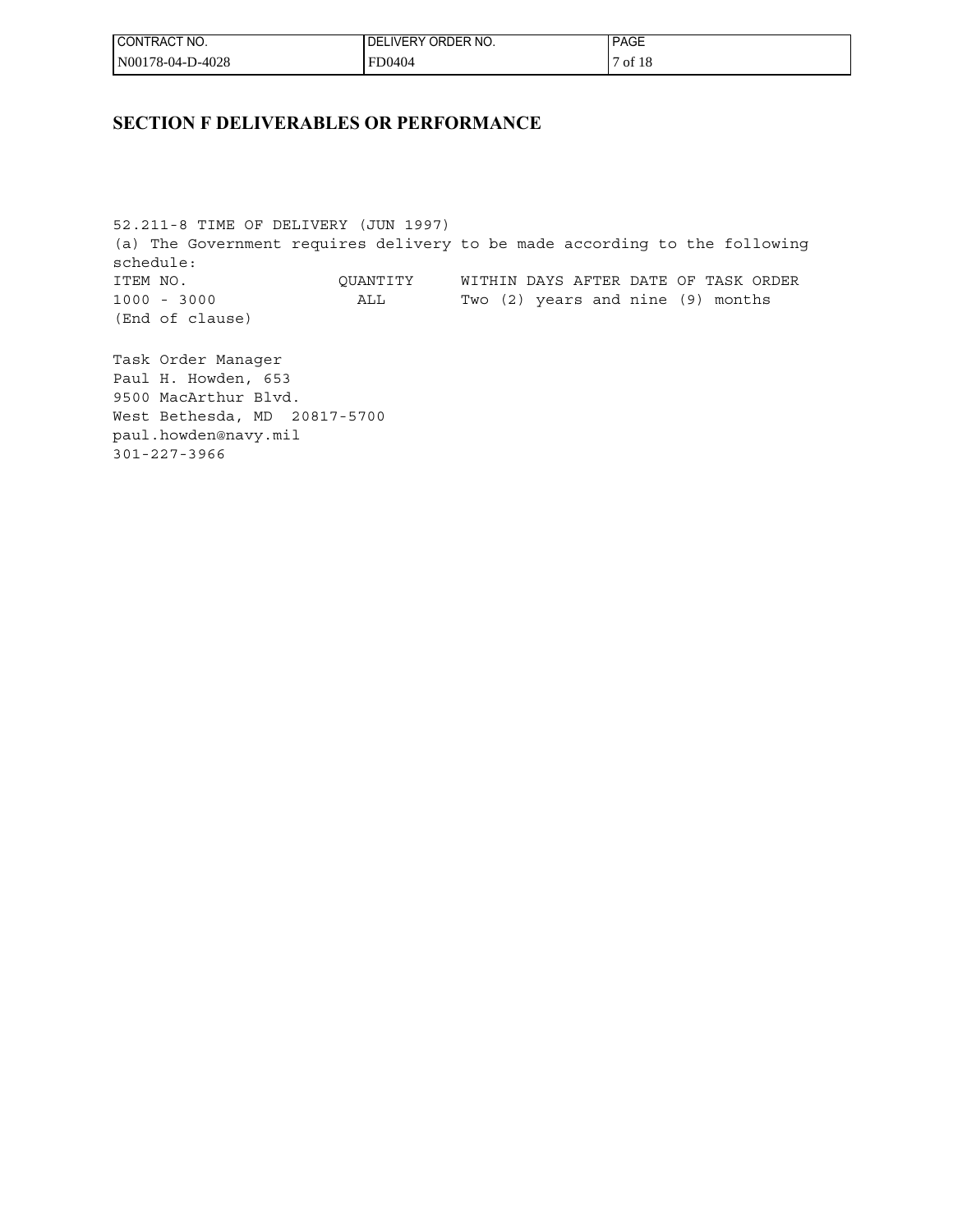| I CONTRACT NO.   | I DELIVERY ORDER NO. | <b>PAGE</b> |
|------------------|----------------------|-------------|
| N00178-04-D-4028 | FD0404               | 8 of 18     |

## **SECTION G CONTRACT ADMINISTRATION DATA**

G17S TOM APPOINTMENT (AUG 2005)

(a) The Task Order Ordering Officer hereby appoints the following individual as the Task Order Manager (TOM) for this task order:

Task Order Manager Paul H Howden, 653 9500 MacArthur Blvd. Bldg 19 Rm B222 West Bethesda, MD 20817 paul.howden@navy.mil 301-227-3966

(b) The TOM is responsible for those specific functions assigned in the Task Order Administration Plan, attached.

(c) Only the Contracting Ordering Officer (Task Order Ordering Officer) has the authority to modify the terms of the task order. Therefore, in no event will any understanding, agreement, modification, change order, or other matter deviating from the terms of the basic contract or this task order between the contractor and any other person be effective or binding on the Government. If, in the opinion of the contractor, an effort outside the existing scope of this task order is requested, the contractor shall promptly notify the Task Order Ordering Office in writing. No action shall be taken by the contractor unless the Task Order Ordering Officer, or basic contract PCO has issued a formal modification.

5252.232-9001 SUBMISSION OF INVOICES (COST –REIMBURSEMENT, TIME-AND-MATERIALS, LABOR-HOUR, OR FIXED PRICE INCENTIVE (JUL 1992)

Paragraph (b) of this clause is completed to reflect the following invoicing instructions:

The Contractor shall submit invoices and any necessary supporting documentation, in an original and 2 copies, to the contract auditor at the following address:

> Defense Contract Audit Agency 700 American Avenue, Suite 100 King of Prussia, PA 19406

unless task orders are applicable, in which case invoices will be segregated by individual order and submitted to the address specified in the order.

In addition, an information copy shall be submitted to the following address(es):

 Task Order Manager (TOM) Accounting Office NSWC, Carderock Division<br>
NSWC, Carderock Division Paul H Howden, 653 Code 3131 9500 MacArthur Blvd. Bldg 19 Rm B222 9500 MacArthur Boulevard West Bethesda, MD 20817-5700 West Bethesda, MD 20817-5700 paul.howden@navy.mil 301-227-3966

Following verification, the contract auditor will forward the invoice to the designated payment office for payment in the amount determined to be owing, in accordance with the applicable payment (and fee) clause(s) of this contract.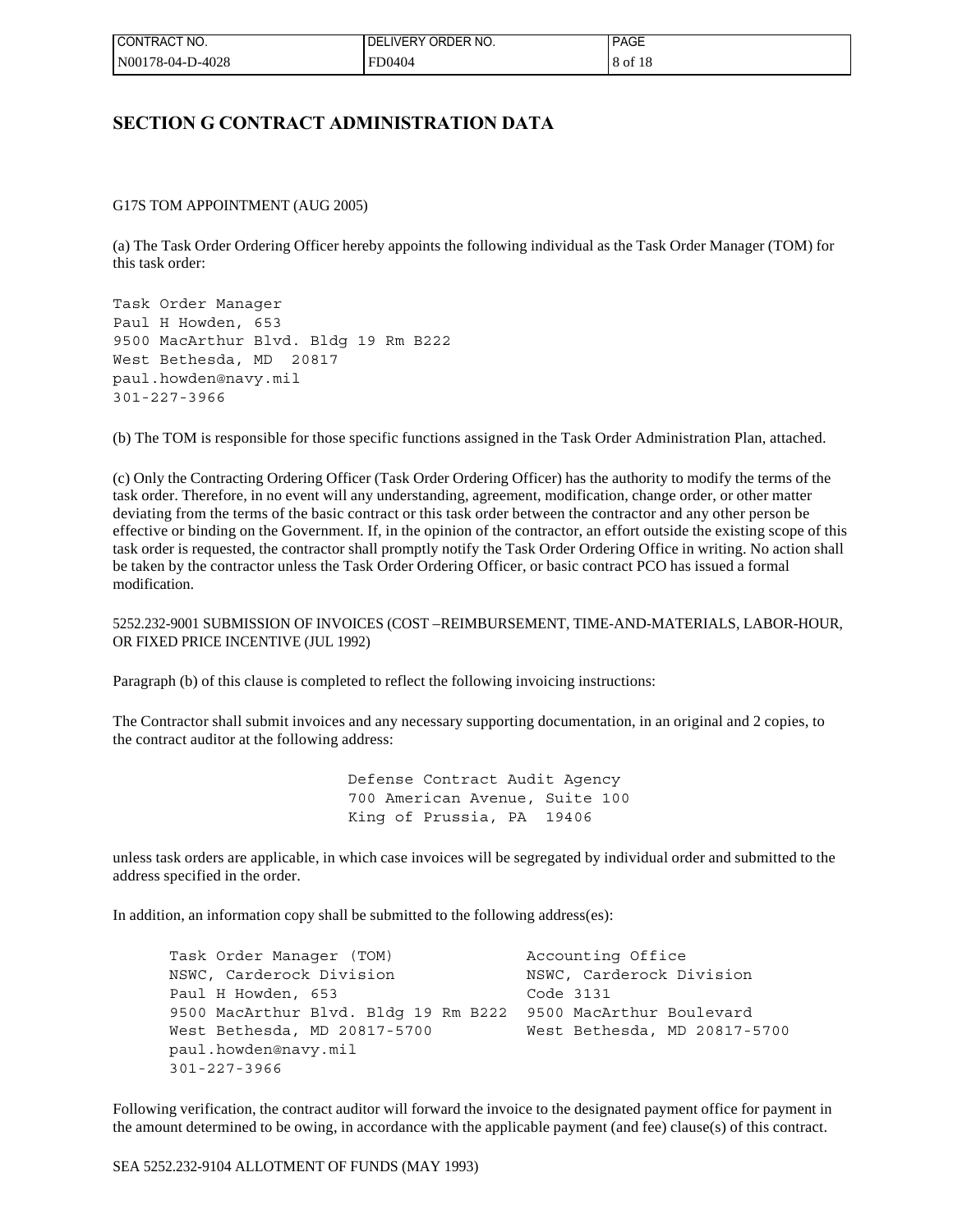| I CONTRACT NO.   | LIVERY ORDER NO.<br>DEI | <b>PAGE</b> |
|------------------|-------------------------|-------------|
| N00178-04-D-4028 | FD0404                  | 9 of 18     |

(a) This contract is incrementally funded with respect to both cost and fee. The amount(s) presently available and allotted to this contract for payment of fee for incrementally funded contract line item number/contract subline item number (CLIN/SLIN), subject to the clause entitled "FIXED FEE" (FAR 52.216-8) or "INCENTIVE FEE" (FAR 52.216- 10), as appropriate, is specified below. The amount(s) presently available and allotted to this contract for payment of cost for incrementally funded CLINs/SLINs is set forth below. As provided in the clause of this contract entitled "LIMITATION OF FUNDS" (FAR 52.232-22), the CLINs/SLINs covered thereby, and the period of performance for which it is estimated the allotted amount(s) will cover are as follows:

#### ESTIMATED



(b) The parties contemplate that the Government will allot additional amounts to this contract from time to time for the incrementally funded CLINs/SLINs by unilateral contract modification, and any such modification shall state separately the amount(s) allotted for cost, the amount(s) allotted for fee, the CLINs/SLINs covered thereby, and the period of performance which the amount(s) are expected to cover.

(c) CLINs/SLINs 100001 thru 100005, and 300001 are fully funded and performance under these CLINs/SLINs is subject to the clause of this contract entitled "LIMITATION OF COST" (FAR 52.232-20) or "LIMITATION OF COST (FACILITIES)" (FAR 52.232-21), as applicable.

(d) The Contractor shall segregate costs for the performance of incrementally funded CLINs/SLINs from the costs of performance of fully funded CLINs/SLINs.

(End of Clause)

SEA 5252.216-9122 LEVEL OF EFFORT (DEC 2000)

(a) The Contractor agrees to provide the total level of effort specified in the next sentence in performance of the work described in Sections B and C of this contract. The total level of effort for the performance of this contract shall be 1,360 total man-hours of direct labor, including subcontractor direct labor for those subcontractors specifically identified in the Contractor's proposal as having hours included in the proposed level of effort.

(b) Of the total man-hours of direct labor set forth above, it is estimated that \_0\_\_ man-hours are uncompensated effort.

Uncompensated effort is defined as hours provided by personnel in excess of 40 hours per week without additional compensation for such excess work. All other effort is defined as compensated effort. If no effort is indicated in the first sentence of this paragraph, uncompensated effort performed by the Contractor shall not be counted in fulfillment of the level of effort obligations under this contract.

(c) Effort performed in fulfilling the total level of effort obligations specified above shall only include effort performed in direct support of this contract and shall not include time and effort expended on such things as (local travel to and from an employee's usual work location), uncompensated effort while on travel status, truncated lunch periods, work (actual or inferred) at an employee's residence or other non-work locations (except as provided in paragraph (j) below), or other time and effort which does not have a specific and direct contribution to the tasks described in Sections B and C.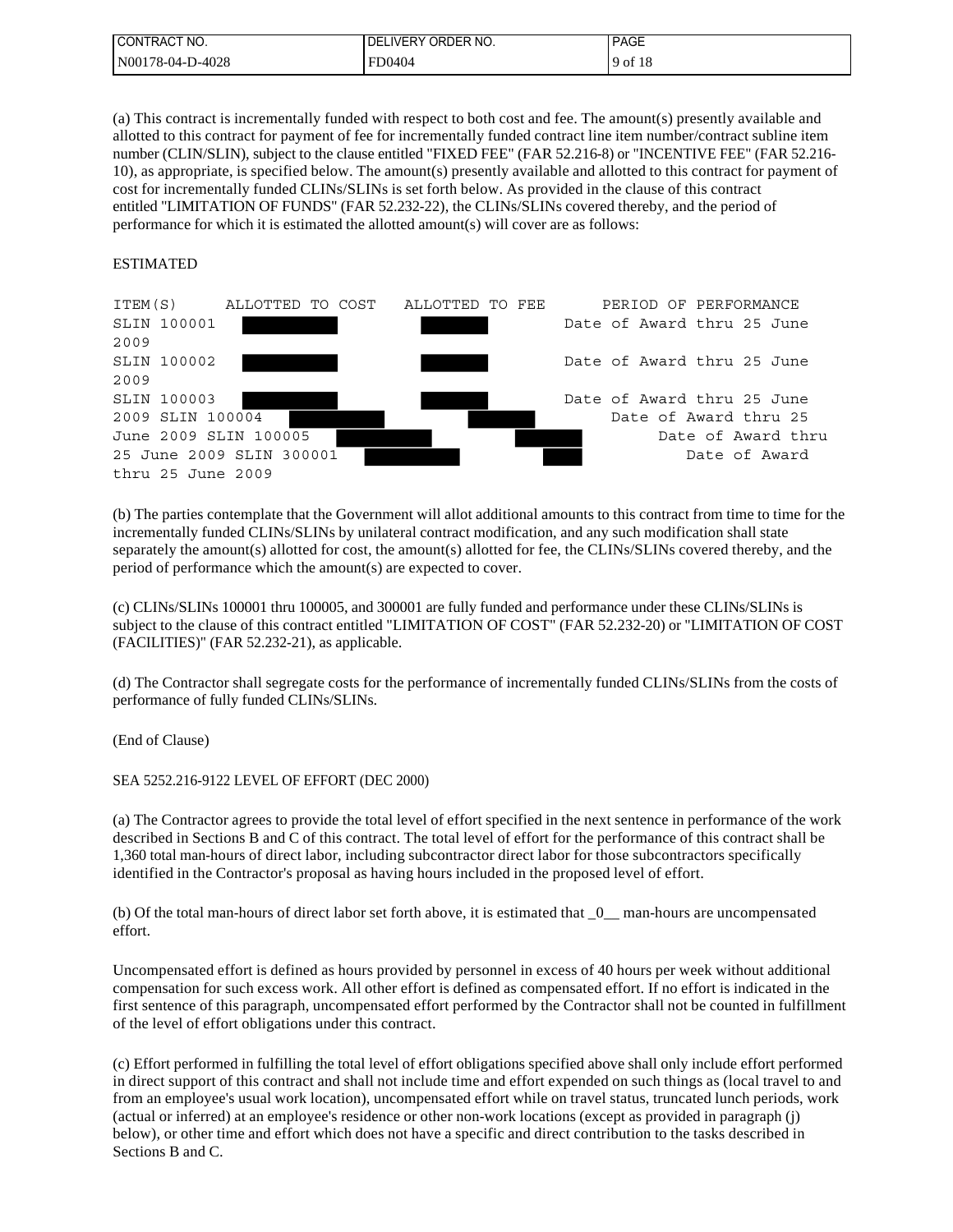| I CONTRACT NO.   | I DELIVERY ORDER NO. | <b>PAGE</b>  |
|------------------|----------------------|--------------|
| N00178-04-D-4028 | FD0404               | $10$ of $18$ |

(d) The level of effort for this contract shall be expended at an average rate of approximately 14 hours per week. It is understood and agreed that the rate of man-hours per month may fluctuate in pursuit of the technical objective, provided such fluctuation does not result in the use of the total man-hours of effort prior to the expiration of the term hereof, except as provided in the following paragraph.

(e) If, during the term hereof, the Contractor finds it necessary to accelerate the expenditure of direct labor to such an extent that the total man hours of effort specified above would be used prior to the expiration of the term, the Contractor shall notify the Contracting Officer in writing setting forth the acceleration required, the probable benefits which would result, and an offer to undertake the acceleration at no increase in the estimated cost or fee together with an offer, setting forth a proposed level of effort, cost breakdown, and proposed fee, for continuation of the work until expiration of the term hereof. The offer shall provide that the work proposed will be subject to the terms and conditions of this contract and any additions or changes required by then current law, regulations, or directives, and that the offer, with a written notice of acceptance by the Contracting Officer, shall constitute a binding contract. The Contractor shall not accelerate any effort until receipt of such written approval by the Contracting Officer. Any agreement to accelerate will be formalized by contract modification.

(f) The Contracting Officer may, by written order, direct the Contractor to accelerate the expenditure of direct labor such that the total man hours of effort specified in paragraph (a) above would be used prior to the expiration of the term. This order shall specify the acceleration required and the resulting revised term. The Contractor shall acknowledge this order within five days of receipt.

(g) If the total level of effort specified in paragraph (a) above is not provided by the Contractor during the period of this contract, the Contracting Officer, at its sole discretion, shall either (i) reduce the fee of this contract as follows:

Fee Reduction = Fee((Required LOE minus Expended LOE)divided by Required LOE))

or (ii) subject to the provisions of the clause of this contract entitled "LIMITATION OF COST" (FAR 52.232-20) or "LIMITATION OF COST (FACILITIES)" (FAR 52.232-21), as applicable, require the Contractor to continue to perform the work until the total number of man hours of direct labor specified in paragraph (a) above shall have been expended, at no increase in the fee of this contract.

(h) The Contractor shall provide and maintain an accounting system, acceptable to the Administrative Contracting Officer and the Defense Contract Audit Agency (DCAA), which collects costs incurred and effort (compensated and uncompensated, if any) provided in fulfillment of the level of effort obligations of this contract. The Contractor shall indicate on each invoice the total level of effort claimed during the period covered by the invoice, separately identifying compensated effort and uncompensated effort, if any.

(i) Within 45 days after completion of the work under each separately identified period of performance hereunder, the Contractor shall submit the following information in writing to the Contracting Officer with copies to the cognizant Contract Administration Office and to the DCAA office to which vouchers are submitted: (1) the total number of man hours of direct labor expended during the applicable period; (2) a breakdown of this total showing the number of man hours expended in each direct labor classification and associated direct and indirect costs; (3) a breakdown of other costs incurred; and (4) the Contractor's estimate of the total allowable cost incurred under the contract for the period. Within 45 days after completion of the work under the contract, the Contractor shall submit, in addition, in the case of a cost underrun; (5) the amount by which the estimated cost of this contract may be reduced to recover excess funds and, in the case of an underrun in hours specified as the total level of effort; and (6) a calculation of the appropriate fee reduction in accordance with this clause. All submissions shall include subcontractor information.

(j) Notwithstanding any of the provisions in the above paragraphs, the Contractor may furnish man hours up to five percent in excess of the total man hours specified in paragraph (a) above, provided that the additional effort is furnished within the term hereof, and provided further that no increase in the estimated cost or fee is required.

(End of Clause)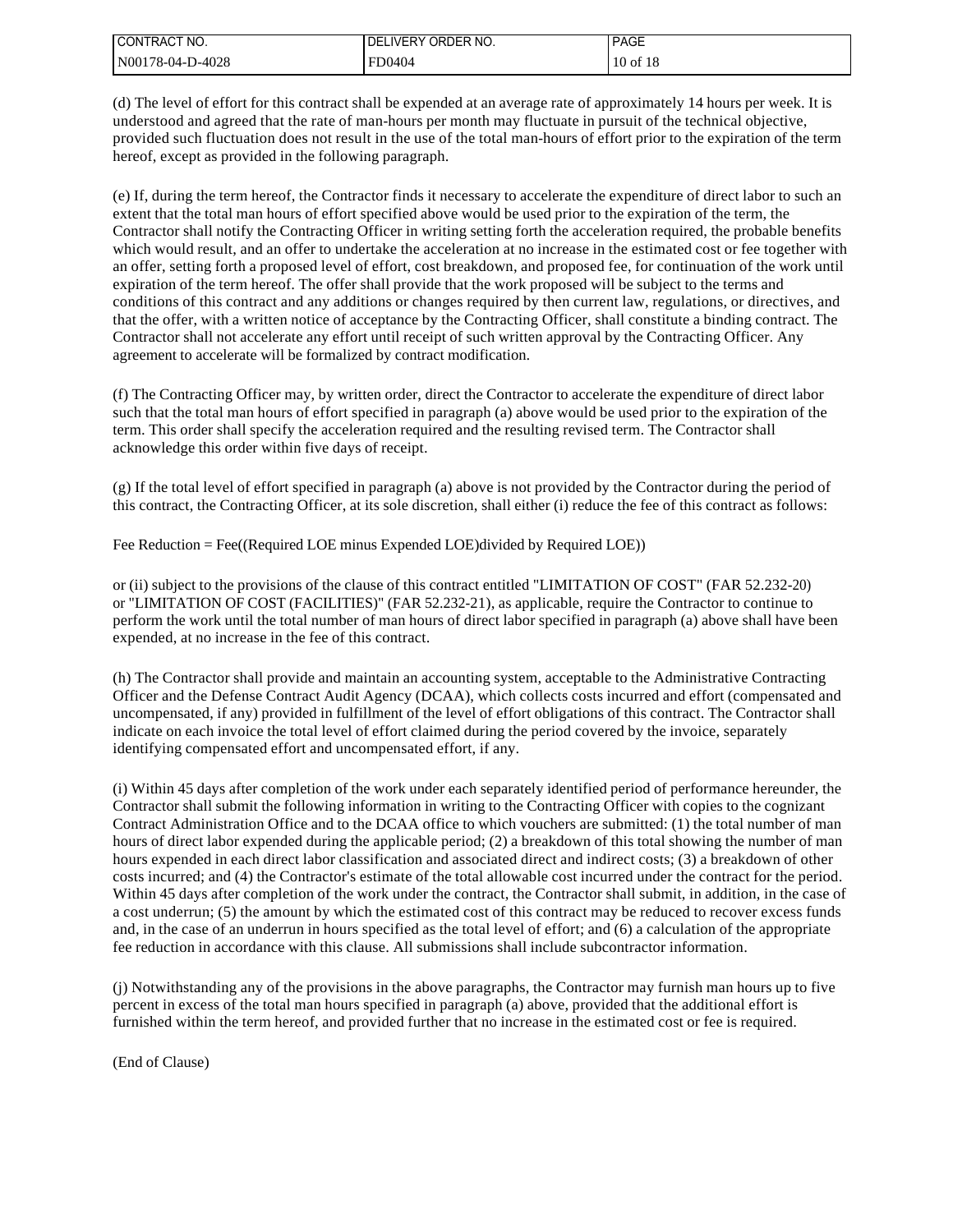| ! CONTRACT NO.   | I DELIVERY ORDER NO. | PAGE <sup>1</sup> |
|------------------|----------------------|-------------------|
| N00178-04-D-4028 | FD0404               | 11 of 18          |

Accounting Data SLINID PR Number Amount -------- ---------------------- --------------------- 100001 61700895 48000.00 LLA : AA 97X4930 NH1C 000 77777 0 000167 2F 000000 992606000510 300001 61700895 2000.00 LLA :

AA 97X4930 NH1C 000 77777 0 000167 2F 000000 992606000510

MOD 1

100002 70575487 50000.00 LLA : AA 97X4930 NH1C 000 77777 0 000167 2F 000000 992606000510

MOD 2

100003 72204956 9000.00 LLA : AB 97X4930 NH1C 000 77777 0 000167 2F 000000 071230086834

100004 72204972 14000.00 LLA : AC 97X4930 NH1C 000 77777 0 000167 2F 000000 071230095790

MOD 3

100005 81683080 30000.00 LLA : AD 97X4930 NH1C 000 77777 0 000167 2F 000000 992606000310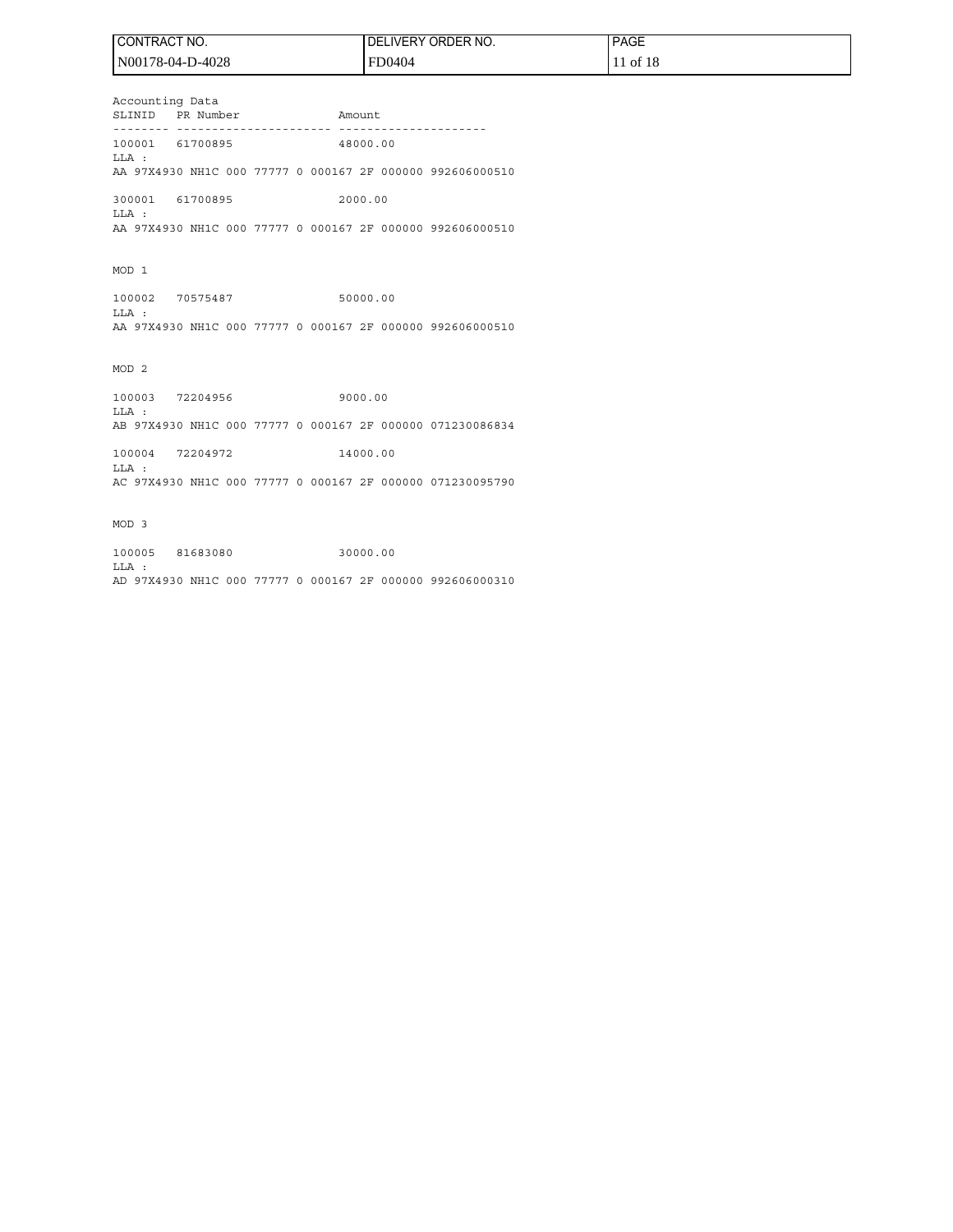| ! CONTRACT NO.   | <b>LIVERY</b><br>' ORDER NO.<br>، DEI | <b>PAGE</b>  |
|------------------|---------------------------------------|--------------|
| N00178-04-D-4028 | FD0404                                | $12$ of $18$ |

## **SECTION H SPECIAL CONTRACT REQUIREMENTS**

CAR-H09 Performance-Based Acquisition Evaluation Procedures for a SeaPort e Task Order (MAR 2006) (NSWCCD)

(a) Introduction: The contractor's performance on this task order will be evaluated by the Government, in accordance with this task order clause. The first evaluation will cover the period ending twelve months after the date of task order award with successive evaluations being performed for each twelve-month period thereafter until the contractor completes performance under the task order. Based on the evaluation results, the PCO will assign an overall performance rating in accordance with paragraph (b) of this clause. The purpose of the evaluation is to determine remedies that may be invoked due to "Unsatisfactory" performance. If the PCO assigns an "Unsatisfactory" performance rating for the period evaluated, the PCO may take unilateral action, in accordance with clause 52.246-5 entitled "Inspection of Services-Cost Reimbursement", dated Apr 1984, in Section E of the base contract, to provide for a fee reduction covering the performance period evaluated. This clause provides the basis for evaluation of the contractor's performance and for determining if the fee amount should be reduced due to "Unsatisfactory" performance.

(b) Performance Ratings: The Government will evaluate the contractor's performance of the Statement of Work under the task order for each twelve month period of performance, using the measurable performance standards set forth in the Performance Requirements Summary Table in the SOW, or elsewhere in the task order, and the PCO will assign one of the following ratings

- (1) Excellent
- (2) Very Good
- (3) Satisfactory
- (4) Unsatisfactory

The standards associated with these ratings are given in the following Table 1.

Table 1: Overall Performance Ratings for Individual Task Orders

| <b>Overall Performance Rating</b> | Standard                                                                                                                             |
|-----------------------------------|--------------------------------------------------------------------------------------------------------------------------------------|
| Excellent                         | "Excellent" ratings for all performance evaluation<br>criteria.                                                                      |
| Very Good                         | A combination of "Excellent" and "Satisfactory"<br>ratings determined by the Contracting Officer to<br>exceed Satisfactory" overall. |
| Satisfactory                      | A minimum of "Satisfactory" ratings for all<br>performance evaluation criteria.                                                      |
| Unsatisfactory                    | A rating of "Unsatisfactory" for one or more<br>performance evaluation criteria.                                                     |

(c) Evaluation Objective: The purpose of the evaluation and the inclusion of a remedy to the Government for unsatisfactory contractor performance under this task order is to ensure that the Government receives at least "Satisfactory" overall performance.

(d) Performance Evaluation Criteria: The contractor's performance will be evaluated on an annual basis using the criteria and standards provided for each task objective in the Performance Requirements Summary Table, and considering the criterion in Tables 2 through 4 of this task order clause.

(e) Organization: The performance evaluation organization consists of the Procuring Contracting Officer (PCO), who will serve as the Evaluation Official, and the Task Order Manager (ToM).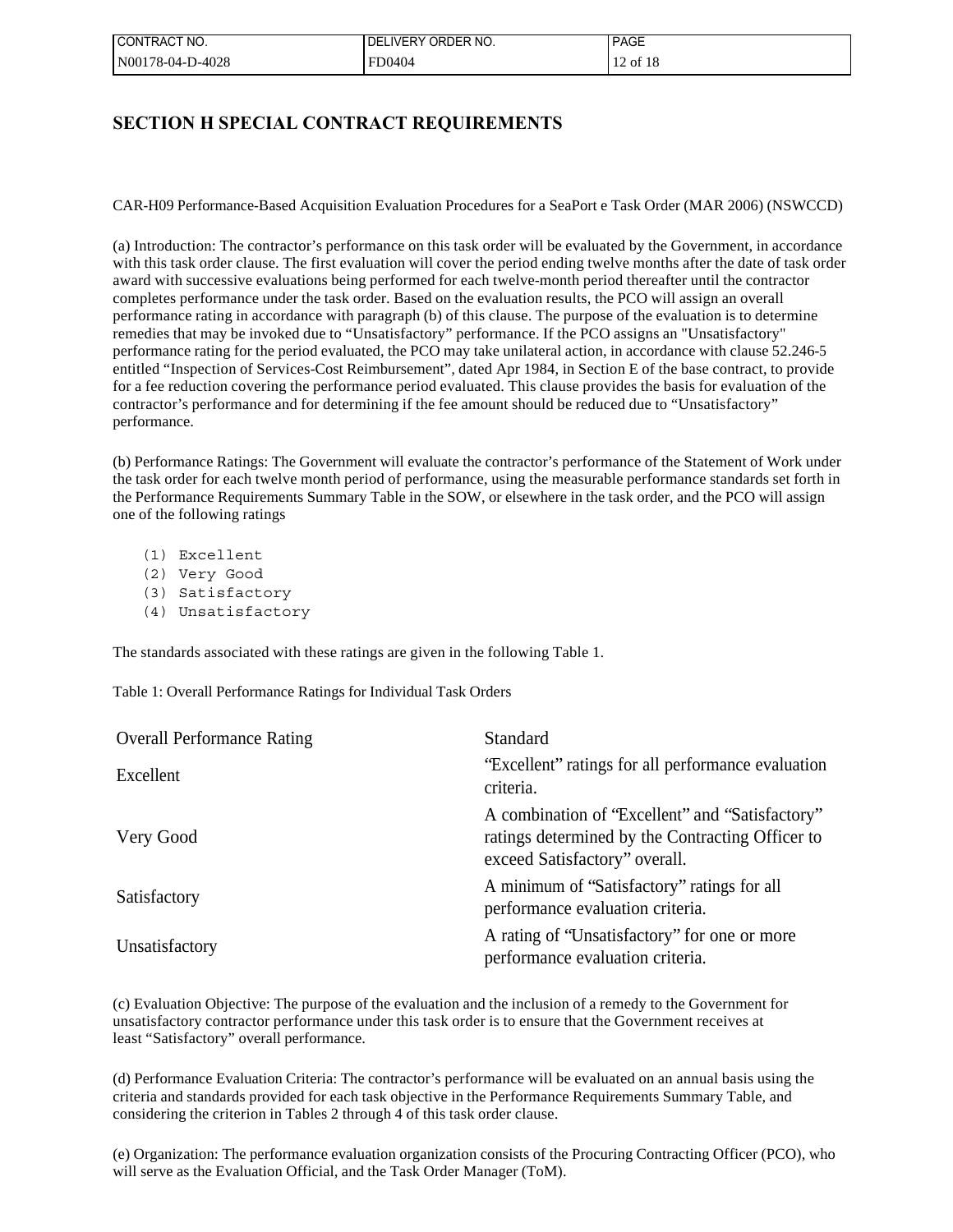| I CONTRACT NO.   | <b>'.IVERY ORDER NO.</b><br>DEI | <b>PAGE</b> |
|------------------|---------------------------------|-------------|
| N00178-04-D-4028 | FD0404                          | 13 of 18    |

(1) ToM: The ToM will provide ongoing performance monitoring, evaluate task performance based on the task order Performance Requirements Summary, prepare the evaluation report, including a recommended overall performance rating, and submit the report to the PCO for final decision within thirty days after the end of the evaluation period. The ToM will maintain the written records of the contractor's performance so that a fair and accurate evaluation is made.

(2) Procuring Contracting Officer (PCO): The PCO is responsible for properly administering the performance evaluation process, maintaining the official performance evaluation file, and making the decision about the overall performance rating and whether to reduce the fee if performance is rated as unsatisfactory.

(f) Evaluation Schedule: Each performance evaluation will cover the previous twelve months of performance. The Government will evaluate all work under the task order performed by the contractor during the twelve-month period. Following each evaluation period, the PCO (or Contract Specialist if so designated by the PCO) and the ToM will hold a meeting with the contractor's Senior Technical Representative to review performance under the task order during the previous twelve months, including overall trends, specific problem areas, if any, and their resolution. Other Government and contractor personnel may also participate as deemed appropriate.

(g) Contractor's Self-Evaluation: The contractor may also submit a Self-Evaluation Report for consideration. The report must include an overall performance rating for the task order, covering the evaluation period, and may include whatever information the contractor deems relevant to support that rating. The report shall not exceed two (2) pages in length.

(h) Performance Evaluation: The PCO will make the decision on the overall performance rating for the work performed under the task order within thirty days after receipt of the evaluation report from the ToM. The decision will be based upon the ToM's recommendations, the contractor's comments, including any Self-Evaluation Report, and any other information deemed relevant by the PCO. The PCO shall resolve disagreements between the ToM's recommendations and the contractor's comments/report regarding the evaluation. The PCO will provide a copy of the evaluation report, including the overall rating, to the contractor within five working days after completion of the evaluation.

(i) Contractor's Review of the Evaluation Report: Contractors shall be given a minimum of 15 calendar days to submit comments, rebut statements, or provide additional information. The PCO shall consider the contractor's submission and respond as appropriate. Although the PCO will consider the contractor's comments, rebuttals, or additional information, the PCO may, or may not, change the overall rating. The decision to change the rating based on contractor input at this stage is solely at the discretion of the PCO.

(j) This performance evaluation does not replace any other requirement for evaluating contractor performance that may be required by the base contract, such as a Contractor Performance Assessment Reporting System (CPARS) report, or a Task Order Performance Evaluation (TOPE).

### TABLE 2: TASK PERFORMANCE EVALUATION CRITERIA AND STANDARDS

| <b>CRITERION</b>        | <b>UNSATISFACTORY</b>                                             | <b>SATISFACTORY</b>          | <b>EXCELLENT</b>                              |
|-------------------------|-------------------------------------------------------------------|------------------------------|-----------------------------------------------|
|                         | Work product fails to<br>meet Acceptable Quality meets Acceptable | Work product routinely       | Work product frequently<br>exceeds Acceptable |
|                         | Levels (AQLs) defined                                             | <b>Quality Levels (AQLs)</b> | <b>Quality Levels (AQLs)</b>                  |
| <b>Task Performance</b> | in Perfor-mance                                                   | defined in Performance       | defined in Performance                        |
|                         | <b>Requirements Summary</b>                                       | Require-ments Summary        | <b>Requirements Summary</b>                   |
|                         | Table, (see SOW or                                                | Table, (see SOW or           | Table, (see SOW or                            |
|                         | elsewhere in the Task                                             | elsewhere in the Task        | elsewhere in the Task                         |
|                         | Order).                                                           | Order).                      | Order).                                       |
|                         |                                                                   |                              | Contractor provides                           |

Contractor provides highly qualified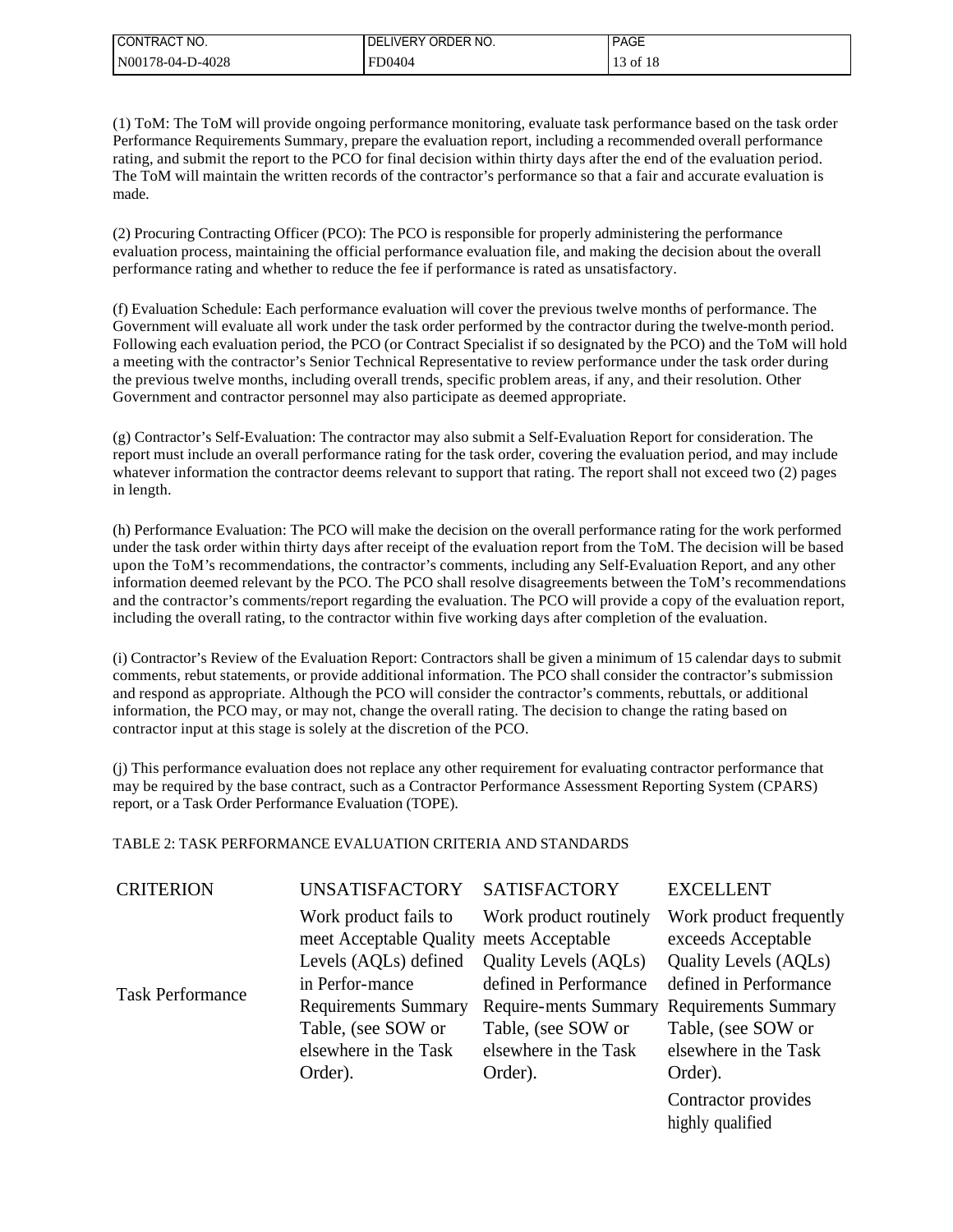| CONTRACT NO.                                                               |                                                               | DELIVERY ORDER NO.                                                                                                        |                                                                                                                                                        | <b>PAGE</b> |                                                                                                                                                                                                                                                            |
|----------------------------------------------------------------------------|---------------------------------------------------------------|---------------------------------------------------------------------------------------------------------------------------|--------------------------------------------------------------------------------------------------------------------------------------------------------|-------------|------------------------------------------------------------------------------------------------------------------------------------------------------------------------------------------------------------------------------------------------------------|
| N00178-04-D-4028<br>FD0404                                                 |                                                               |                                                                                                                           | 14 of 18                                                                                                                                               |             |                                                                                                                                                                                                                                                            |
| <b>Staffing</b>                                                            | occur regularly.                                              | Contractor provides<br>marginally qualified or<br>unqualified personnel.<br>Lapses in coverage                            | Contractor provides<br>qualified personnel.<br>Lapses in coverage may<br>occasionally occur and<br>are managed per<br>individual task order<br>policy. |             | personnel. Contractor<br>reassigns personnel to<br>ensure proper coverage.<br>Actual lapses in coverage<br>occur very rarely, if ever,<br>and are managed per<br>individual task order<br>policy. Contractor<br>ensures staff training<br>remains current. |
| Timeliness                                                                 | misses deadlines,<br>responsive to                            | Contractor frequently<br>schedules, or is slow to<br>respond to government<br>requests or is non-<br>government requests. | Contractor routinely<br>meets deadlines,<br>schedules, and responds<br>quickly to government<br>requests.                                              |             | Contractor always meets<br>deadlines, schedules, and<br>responds immediately to<br>government requests.                                                                                                                                                    |
| <b>Customer Satisfaction</b>                                               | expectations                                                  | Fails to meet customer                                                                                                    | Meets customer<br>expectations.                                                                                                                        |             | Exceeds customer<br>expectations.                                                                                                                                                                                                                          |
| TABLE 3: CONTRACT MANAGEMENT PERFORMANCE EVALUATION CRITERIA AND STANDARDS |                                                               |                                                                                                                           |                                                                                                                                                        |             |                                                                                                                                                                                                                                                            |
| <b>CRITERION</b>                                                           |                                                               | <b>UNSATISFACTORY</b>                                                                                                     | <b>SATISFACTORY</b>                                                                                                                                    |             | <b>EXCELLENT</b>                                                                                                                                                                                                                                           |
| <b>Problem Resolution</b>                                                  | Problems are<br>take excessive<br>resolve.                    | government effort to                                                                                                      | unresolved, repetitive, or Problems are resolved<br>quickly with minimal<br>government involvement.                                                    |             | Problems are non-<br>existent or the contractor<br>takes corrective action<br>without government<br>involvement.                                                                                                                                           |
| Responsiveness                                                             | Contractor's<br>management is<br>unresponsive to<br>concerns. |                                                                                                                           | Contractor's<br>management is<br>responsive to<br>concerns.                                                                                            |             | Contractor's<br>management takes<br>proactive approach in<br>dealing with government<br>government requests and government requests and representatives and<br>anticipates Government<br>concerns.                                                         |
| Communications                                                             | government in an<br>manner.                                   | Contractor often fails to<br>communicate with<br>effective and timely                                                     | Contractor routinely<br>communicates with<br>government in an<br>effective and timely<br>manner.                                                       |             | Contractor takes a<br>proactive approach such<br>that communications are<br>almost always clear,<br>effective and timely.                                                                                                                                  |

TABLE 4: COST EFFICIENCY PERFORMANCE EVALUATION CRITERIA AND STANDARDS

CRITERION UNSATISFACTORY SATISFACTORY EXCELLENT

Reductions in direct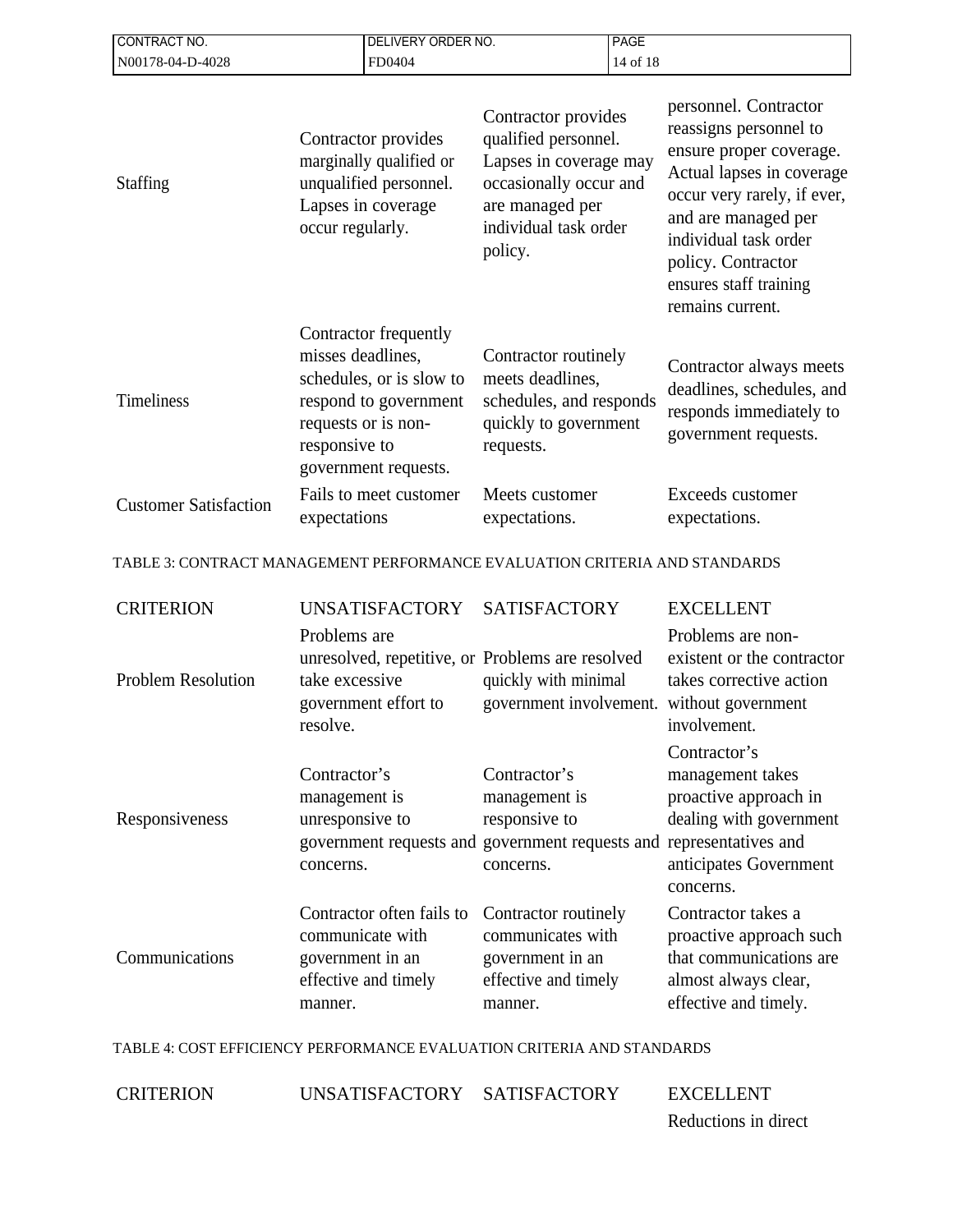| <b>CONTRACT NO.</b>    | <b>DELIVERY ORDER NO.</b>                                                                                                                             |                                                                                                                                                                                                                                                                                                                                 | <b>PAGE</b> |                                                                                                                                                                                                                                                                                                                                                                                    |
|------------------------|-------------------------------------------------------------------------------------------------------------------------------------------------------|---------------------------------------------------------------------------------------------------------------------------------------------------------------------------------------------------------------------------------------------------------------------------------------------------------------------------------|-------------|------------------------------------------------------------------------------------------------------------------------------------------------------------------------------------------------------------------------------------------------------------------------------------------------------------------------------------------------------------------------------------|
| N00178-04-D-4028       | FD0404                                                                                                                                                |                                                                                                                                                                                                                                                                                                                                 | 15 of 18    |                                                                                                                                                                                                                                                                                                                                                                                    |
| <b>Cost Management</b> | Contractor routinely fails<br>to complete the effort<br>within the originally<br>agreed to estimated cost,<br>i.e. cost overruns<br>frequently occur. | Contractor routinely<br>completes the effort<br>within the originally<br>agreed to estimated cost.<br>Contractor provides<br>measures for controlling<br>all costs at estimated<br>costs. Funds and<br>resources are generally<br>used in a cost-effective<br>manner. No major<br>resource management<br>problems are apparent. |             | costs to the Government<br>below contract estimated<br>costs are noteworthy.<br>Contractor provides<br>detailed cost analysis and<br>recommendations to<br>Government for<br>resolution of problems<br>identified. Funds and<br>resources are optimally<br>used to provide the<br>maximum benefit for the<br>funds and resources<br>available. Documented<br>savings are apparent. |
| <b>Cost Reporting</b>  | Reports are generally<br>late, inaccurate<br>incomplete or unclear.                                                                                   | Reports are timely,<br>accurate, complete and<br>clearly written. Problems<br>and/or trends are<br>addressed, and an                                                                                                                                                                                                            |             | Reports are clear,<br>accurate, and pro-active.<br>Problems and/or trends<br>are addressed<br>thoroughly, and the<br>contractor's<br>recommendations and/or<br>analysis is also submitted. corrective plans are<br>implemented and<br>effective.                                                                                                                                   |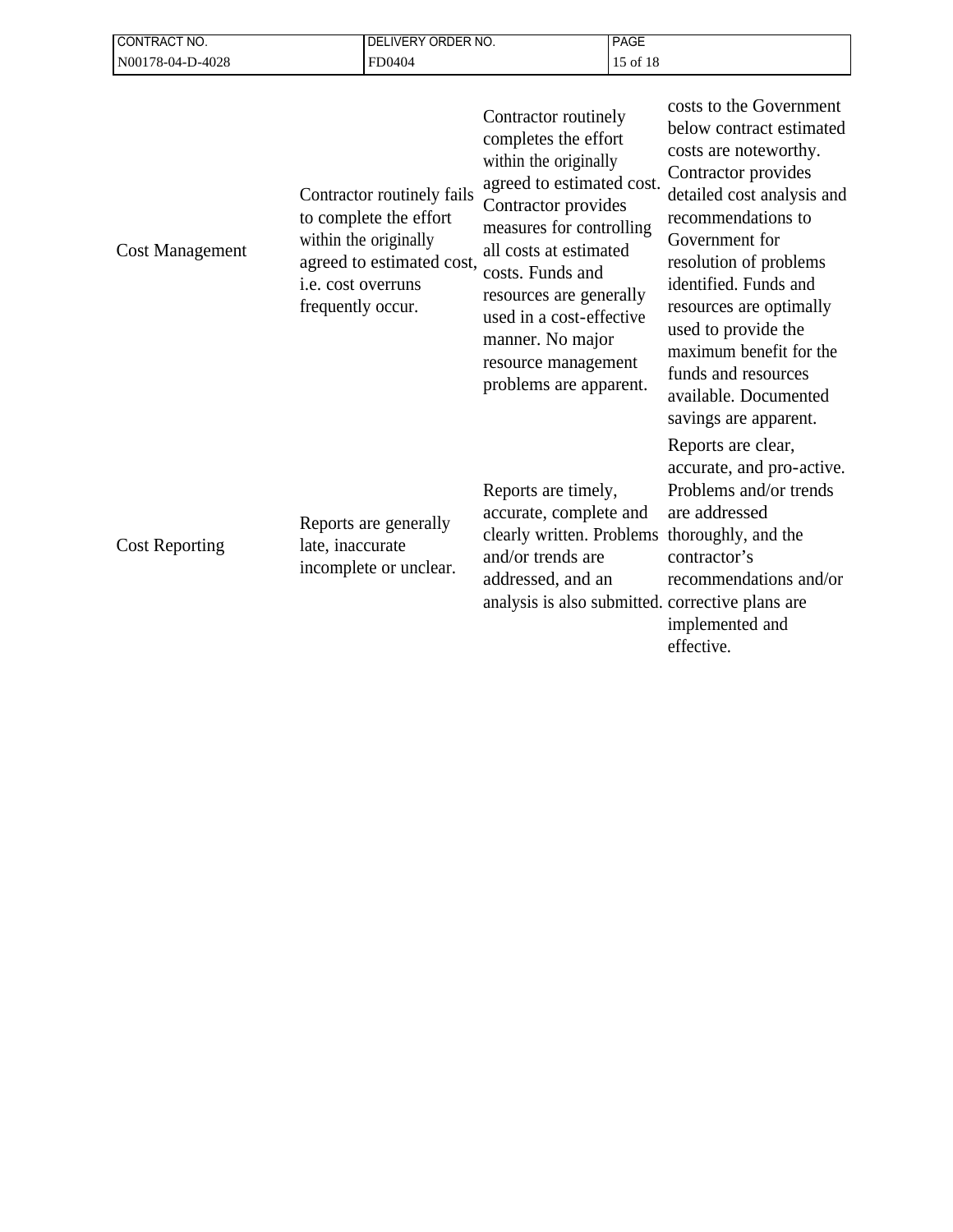| I CONTRACT NO.   | LIVERY ORDER NO.<br>DEI | <b>PAGE</b> |
|------------------|-------------------------|-------------|
| N00178-04-D-4028 | FD0404                  | 16 of 18    |

## **SECTION I CONTRACT CLAUSES**

Section I clauses in accordance with the base IDIQ contract.

252.204-7000 DISCLOSURE OF INFORMATION (DEC 1991)

252.223-7006 PROHIBITION ON STORAGE AND DISPOSAL OF TOXIC AND HAZARDOUS MATERIALS (APR 1993)

52.251-1 GOVERNMENT SUPPLY SOURCES (Apr 1984)

The Contracting Officer may issue the Contractor an authorization to use Government supply sources in the performance of this contract. Title to all property acquired by the Contractor under such an authorization shall vest in the Government unless otherwise specified in the contract. Such property shall not be considered to be "Governmentfurnished property," as distinguished from "Government property." The provisions of the clause entitled "Government Property," except its paragraphs (a) and (b), shall apply to all property acquired under such authorization.

(End of Clause)

#### 252.251-7000 ORDERING FROM GOVERNMENT SUPPLY SOURCES (NOV 2004)

(a) When placing orders under Federal Supply Schedules, Personal Property Rehabilitation Price Schedules, or Enterprise Software Agreements, the Contractor shall follow the terms of the applicable schedule or agreement and authorization. Include in each order:

(1) A copy of the authorization (unless a copy was previously furnished to the Federal Supply Schedule, Personal Property Rehabilitation Price Schedule, or Enterprise Software Agreement contractor).

(2) The following statement:

Any price reductions negotiated as part of an Enterprise Software Agreement issued under a Federal Supply Schedule contract shall control. In the event of any other inconsistencies between an Enterprise Software Agreement, established as a Federal Supply Schedule blanket purchase agreement, and the Federal Supply Schedule contract, the latter shall govern.

(3) The completed address(es) to which the Contractor's mail, freight, and billing documents are to be directed.

(b) When placing orders under non-mandatory schedule contracts and requirements contracts, issued by the General Services Administration (GSA) Office of Information Resources Management, for automated data processing equipment, software and maintenance, communications equipment and supplies, and teleprocessing services, the Contractor shall follow the terms of the applicable contract and the procedures in paragraph (a) of this clause.

(c) When placing orders for Government stock, the Contractor shall—

(1) Comply with the requirements of the Contracting Officer's authorization, using FEDSTRIP or MILSTRIP procedures, as appropriate;

(2) Use only the GSA Form 1948-A, Retail Services Shopping Plate, when ordering from GSA Self-Service Stores;

(3) Order only those items required in the performance of Government contracts; and

(4) Pay invoices from Government supply sources promptly. For purchases made from DoD supply sources, this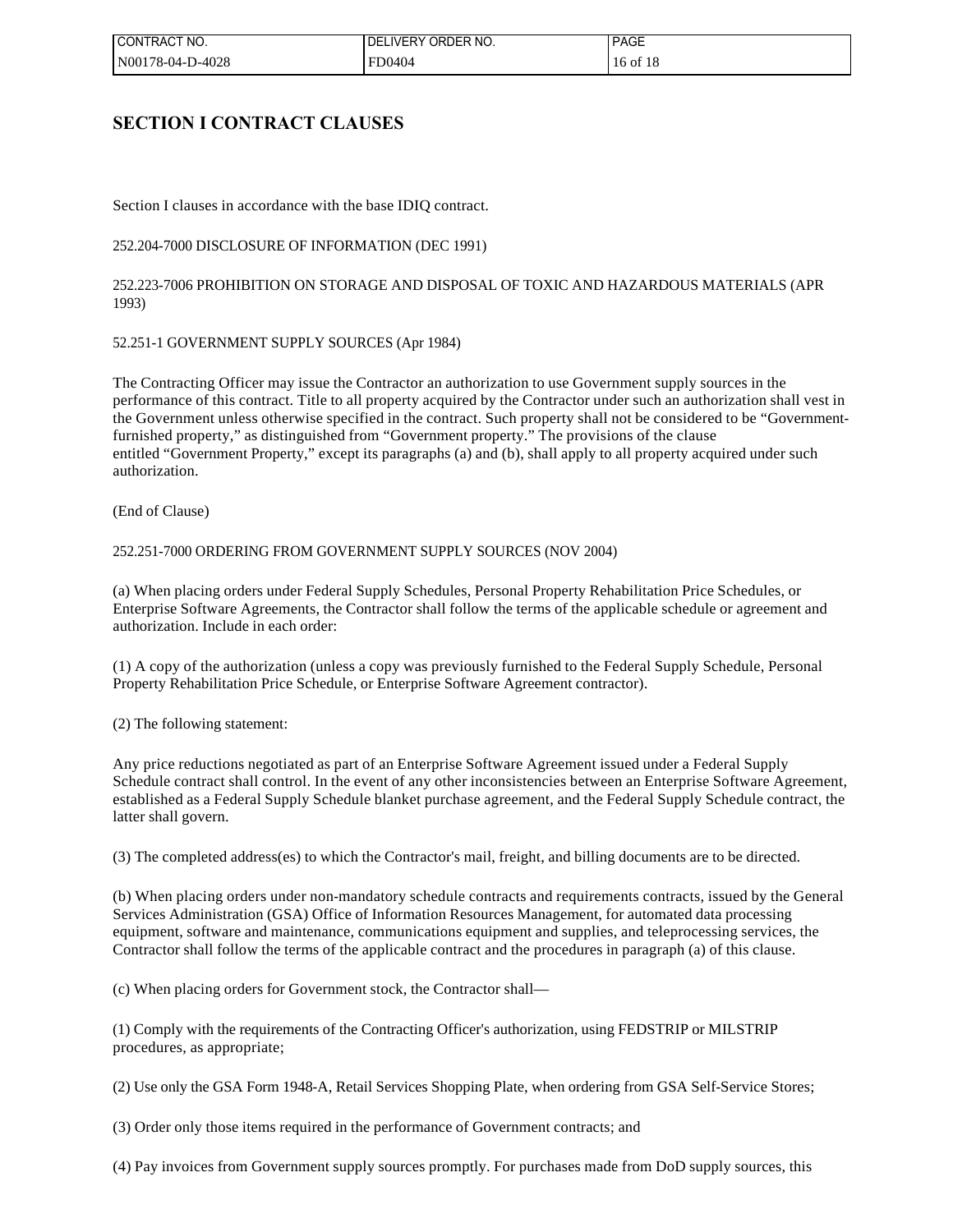| I CONTRACT NO.   | <b>UVERY ORDER NO.</b><br>DEL | <b>PAGE</b> |
|------------------|-------------------------------|-------------|
| N00178-04-D-4028 | FD0404                        | 17 of 18    |

means within 30 days of the date of a proper invoice. The Contractor shall annotate each invoice with the date of receipt. For purposes of computing interest for late Contractor payments, the Government's invoice is deemed to be a demand for payment in accordance with the Interest clause of this contract. The Contractor's failure to pay may also result in the DoD supply source refusing to honor the requisition (see DFARS 251.102(f)) or in the Contracting Officer terminating the Contractor's authorization to use DoD supply sources. In the event the Contracting Officer decides to terminate the authorization due to the Contractor's failure to pay in a timely manner, the Contracting Officer shall provide the Contractor with prompt written notice of the intent to terminate the authorization and the basis for such action. The Contractor shall have 10 days after receipt of the Government's notice in which to provide additional information as to why the authorization should not be terminated. The termination shall not provide the Contractor with an excusable delay for failure to perform or complete the contract in accordance with the terms of the contract, and the Contractor shall be solely responsible for any increased costs.

(d) Only the Contractor may request authorization for subcontractor use of Government supply sources. The Contracting Officer will not grant authorizations for subcontractor use without approval of the Contractor.

(e) Government invoices shall be submitted to the Contractor's billing address, and Contractor payments shall be sent to the Government remittance address specified below:

Contractor's Billing Address (include point of contact and telephone number):

Government Remittance Address (include point of contact and telephone number):

(End of clause)

CAR-I18 TECHNICAL INSTRUCTIONS (DEC 2001)

(a) Performance of the work hereunder may be subject to written technical instructions signed by the Task Order Manager. As used herein, technical instructions are defined to include the following:

(1) Directions to the Contractor that suggest pursuit of certain lines of inquiry, shift work emphasis, fill in details or otherwise serve to accomplish the statement of work.

(2) Guidelines to the Contractor that assist in the interpretation of drawings, specifications or technical portions of work description.

(b) Technical instructions must be within the general scope of work stated in the task order. Technical instructions may not be used to:

(1) assign additional work under the task order;

(2) direct a change as defined in the "Changes" clause of the base contract;

(3) increase or decrease the contract price or estimated amount (including fee), as applicable, the level of effort, or the time required for task order performance; or

(4) change any of the terms, conditions or specifications of the task order.

(c) If, in the opinion of the Contractor, any technical instruction calls for effort outside the scope of the task order or is inconsistent with this requirement, the Contractor shall notify the Contracting Officer in writing within ten (10) working days after the receipt of any such instruction. The Contractor shall not proceed with the work affected by the technical instruction unless and until the Contracting Officer notifies the Contractor that the technical instruction is within the scope of this task order.

(d) Nothing in the paragraph (c) of this clause shall be construed to excuse the Contractor from performing that portion of the task order statement of work which is not affected by the disputed technical instruction.